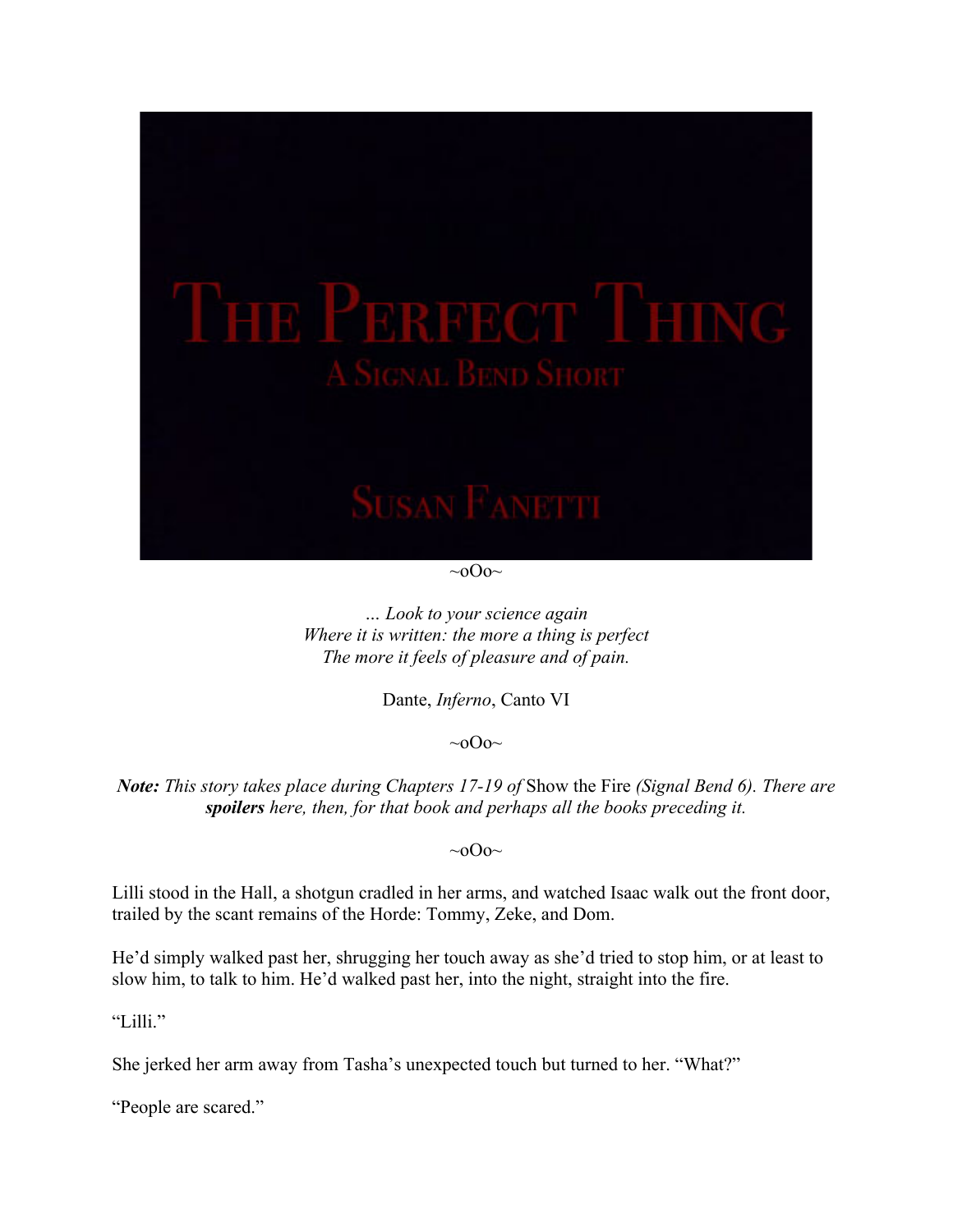*Join the fucking club*, Lilli thought. But she knew what Tasha was saying and, after a few more beats indulging the weight of her own fear, she nodded. "Yeah, okay." And she got about her business.

She went back to the kitchen; Tasha followed. Shannon and Cory were standing together at the back of the room. Little Luke, not quite two months old, slept quietly in a pack on his mother's chest.

"Shannon—I need you to sit with Brad and Tim's parents." Brad and Tim were the boys who'd been working the gate and who'd apparently been shot. With no information yet about whether they were dead or alive, Shannon was the best person to bring them calm.

But Shannon turned her head to Cory, whose hand she was holding. "Will you be okay?"

Cory nodded, trying to put on a brave face, and Shannon said, "Yes. I can do that."

"Thanks, Shan. Just try to keep them calm. We can't have a riot in here."

Shannon nodded and went out into the Hall. Lilli watched her go and turned back to Cory.

Cory wasn't holding up well. Lilli knew she should be patient—Cory had a tiny baby, her old man was missing and maybe dead, and she was still new to all of this—but Lilli had never been especially long on patience. And she needed help to manage whatever was happening. She made sure her voice was calm and gentle. "Cory, can you help at all? Or would you be better if you went back to Hav's room?"

Havoc's old lady cleared her throat and took a deep breath. "I can help. What do you need?" He voice wavered a little, but Lilli respected that—the willingness to step up even in fear. She felt that fear, too, deep in her gut. But her man had been here these past torturous hours, he had not been missing like Show and Len and Havoc had. And Badge. Sweet Badge.

Isaac had been here, and being here when his men were missing had all but driven him mad. Lilli knew that whatever was happening outside now, her man was being reckless and impulsive. Show was missing, and Isaac had locked himself away from her. There was no one to keep him steady.

But if she dwelt too long in those thoughts, she'd curl up in a corner. She had two kids to keep safe. More than that—she had all of the Horde kids, and the Signal Bend kids, to keep safe.

"It'd be good to have one of us in charge of the kids. Can you handle that? Just keep 'em corralled—maybe in the bays, safely out of the way. I'll get somebody to drag the kid stuff back there. The toys and shit."

Cory nodded. "I'll get Nolan and Lori to help."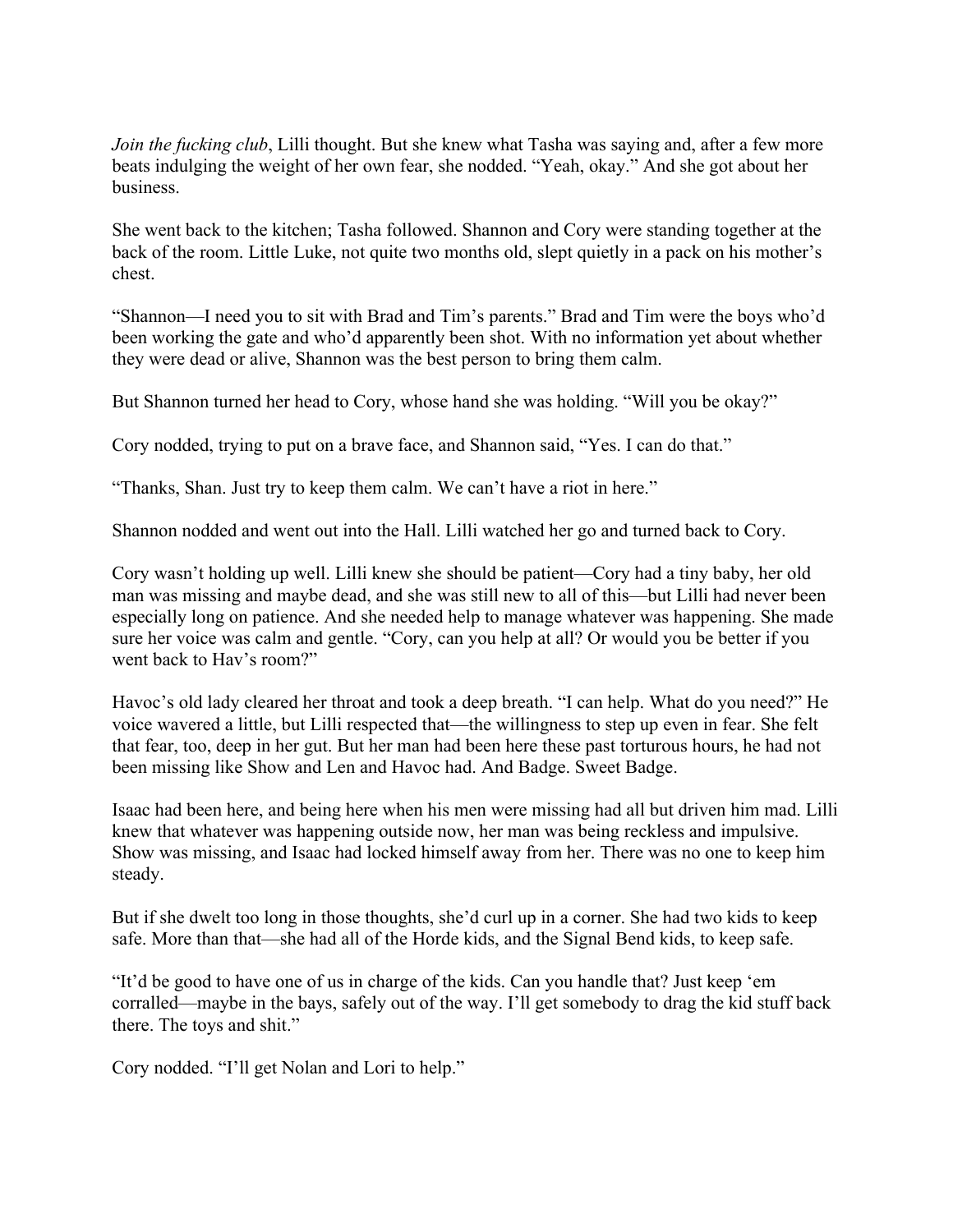"Good. Thank you." When Cory went out, Lilli turned to Tasha, who was leaning on a counter, her rifle still in her arms. "Tash—you need to get your med kit and start thinking about how to set up. We already have at least two casualties. There could be more."

Tasha nodded. "Already on it. I'll need at least one dorm room, since those boys don't live here already."

"Yeah—there's an empty at the end of the dorm hall. It's not made up, but I'll get a girl on it."

"I'll do it. We should put plastic or something on the bed."

"There are tarps on a shelf in the Room." Tasha nodded and left, too. Alone now in the kitchen, Lilli sighed. Now she had to figure out what to say to the people out there that would keep them calm. She had no idea what.

She was saved from that task by the crash of the front door opening in from autumn night. Isaac came in, carrying the body of Brad Jordan in his arms. Lilli knew right away that he was carrying a body and not a living boy. She'd seen lots of bodies carried in such a way, draped over the arms, in Afghanistan. She's seen wounded soldiers carried that way, too. There was a visible difference, to Lilli's eye at least, in the way a body with blood coursing through it lay, even while unconscious.

And even if that had not been true, one look at Isaac's pale, bleak, furiously resolute face told her the irrefutable truth.

Tommy walked in directly behind Isaac, carrying Tim Breuer. The body of Tim Breuer. Both boys were dead. Neither of them was out of his teens.

She stepped in front of Isaac. "Tasha was going to fix up the room at the end for medical. There'll be privacy for their parents back there."

Isaac nodded, looked over his shoulder at Tommy, indicating he should follow, and walked down the dorm hallway.

Lilli watched him go and then turned back to the front door. Dom and Zeke stood just inside. And three Latino men with AKs were grouped in front of the still-open door. What the *fuck*? Lilli was still holding a shotgun; she aimed it now.

And three AKs turned on her.

Zeke lurched forward. "Lilli, no!" He stepped between her and the strangers. "Put it down, Lilli. Just put it down."

Lilli didn't know Zeke. He was a new patch, a transfer from another club, and he tended to stick to himself. She had no trust for him yet, patch or not. And she sure as shit didn't know why they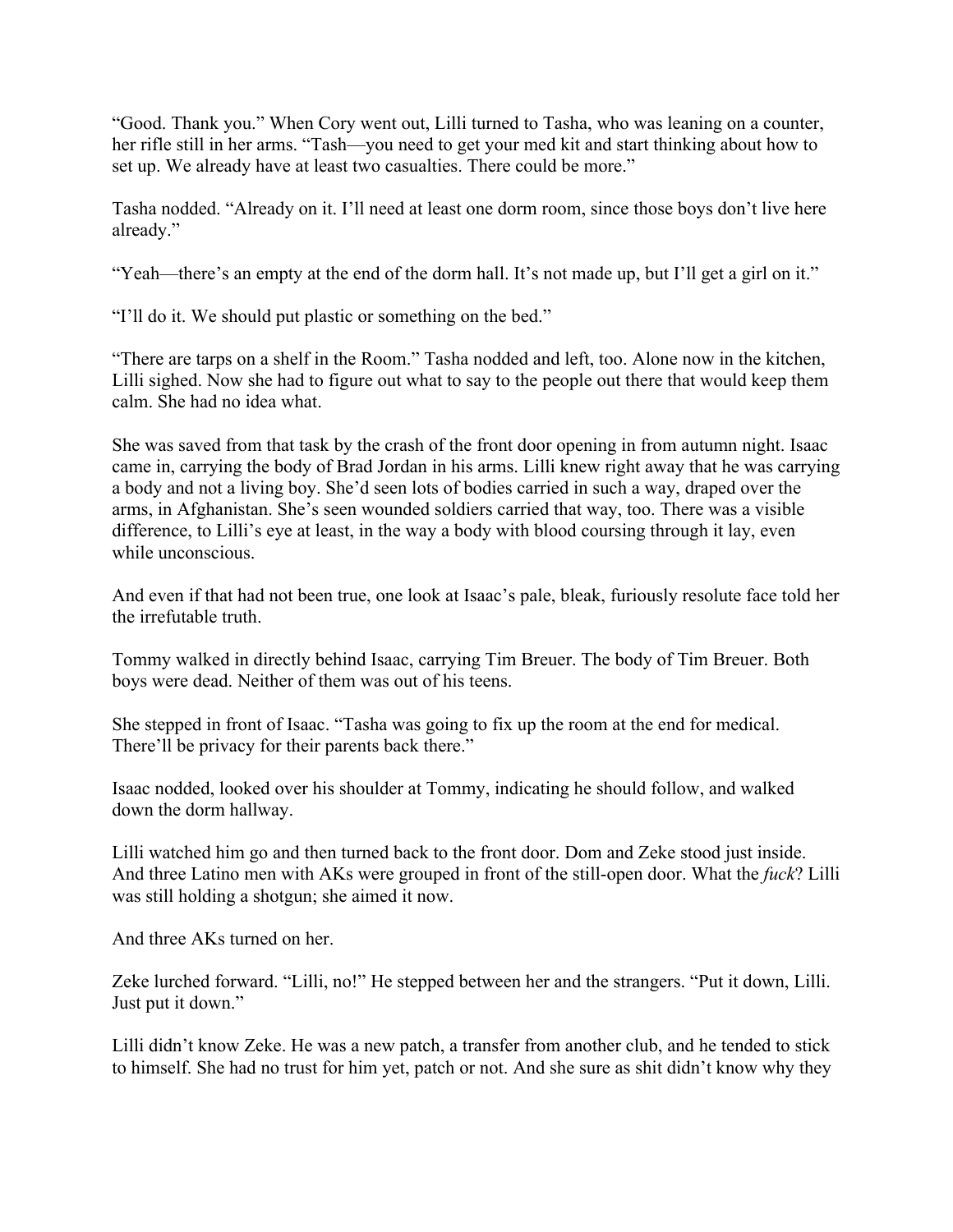were allowing armed strangers into the clubhouse, where townspeople and club families—club *children*—were supposed to be safe. She turned to Dom.

"What the fuck is going on, Dom?"

"You gotta put the gun down, Lilli. Just trust me. Isaac has some time. He'll explain."

"What do you mean, Isaac has some time?"

But Dom shook his head. "He'll explain."

One of the strangers, a tall, thin man with a long, black ponytail and a sparse growth of longish beard, raised his AK and aimed it at her head. "Put the gun on the bar, bitch, or I will thin this room out. Starting with you."

His accent was thick. These were cartel men. In their house. The Horde had let them in. What the fuck was going on?

Though her muscles almost literally creaked with resistance, she put the gun down. And then the tall man stepped up to her, grinned, swung his gun arm wide, and grabbed her ponytail with the other hand, yanking her around and hard back to his chest. Isaac was standing now before her, his rage painting his face, his entire body, with livid tension. She hadn't heard him come up behind her.

"Every gun. Bring us every gun in this building. Or I kill this one…eventually." The man who had her barked the order at Isaac. Lilli could see his jaw working relentlessly around his clenched teeth. He ignored the man and held Lilli's eyes with his own.

"Dom, Zeke. Get the Prospects and get it done." From behind her, Zeke and Dom both moved immediately to obey. Tommy, too—he'd been standing a few feet behind Isaac. Now he headed to the pool table.

Without looking away from Lilli, he then spoke to the man whose fist was tangled in her hair. "You said I could have time with her and my kids."

"When we have the guns. You can have the time that's left. But we leave in fifteen minutes."

Isaac called out, "*Move*, brothers."

"Isaac, what's—" She was cut off by a savage yank on her hair. Isaac took an aggressive step forward and then stopped. His hands were coiled into fists, and the muscles in his neck and shoulders had lifted into cords of rigid ire. His chest rose and fell with each deep, strenuous breath.

"Shut up, *puta*. You can talk to your man when I get your guns."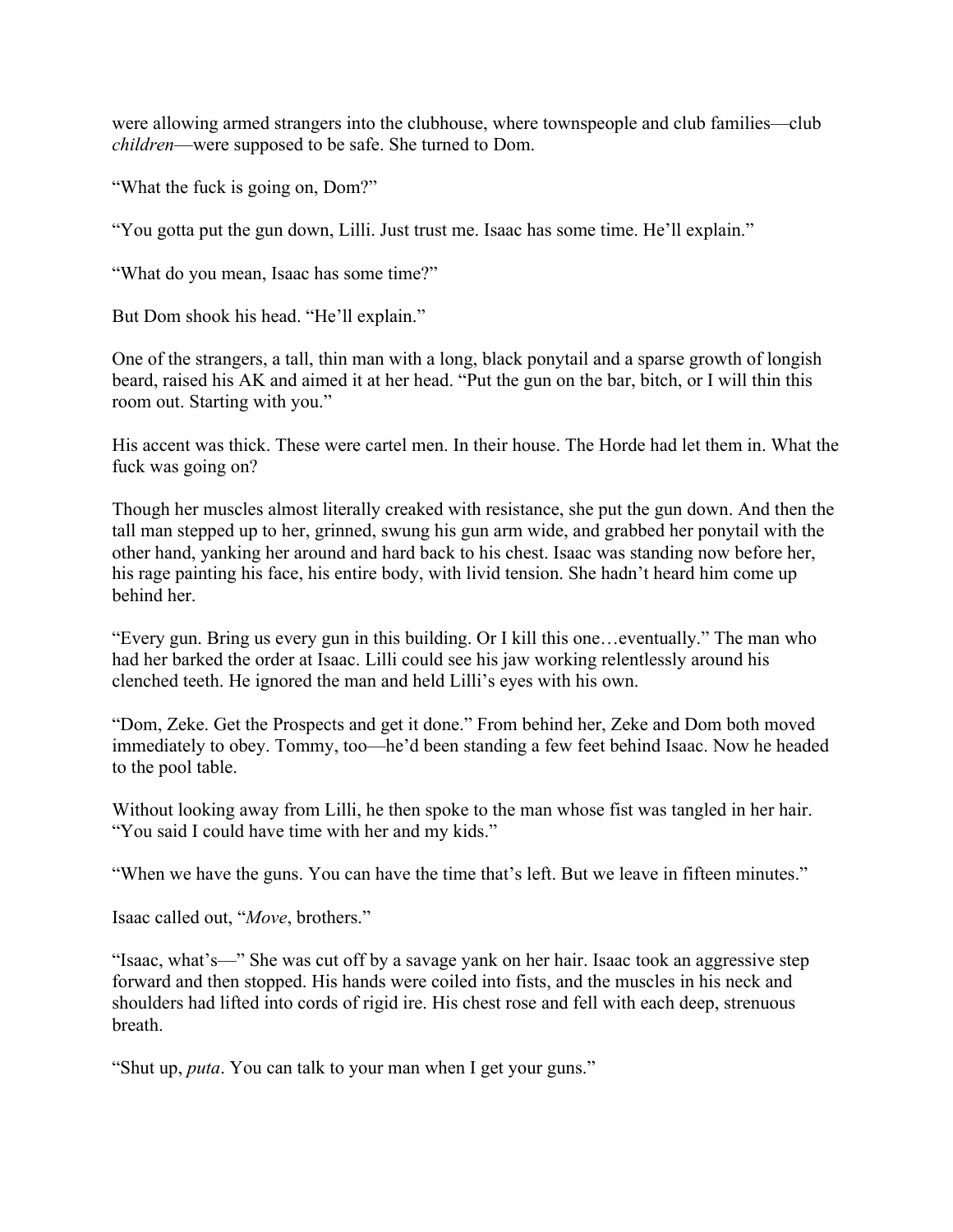The minutes dragged and sped simultaneously as the guns were collected and removed from the Hall. Isaac stood where he was, staring at Lilli, not moving, not speaking. His eyes, though—in his eyes she read a compendium of information. His guilt, his fear, his barely-contained fury. And his sorrow, his loss. That blazed out at her from his eyes that would not leave hers. Lilli's heart became a rock in her chest.

As if on the other side of a glass wall, Lilli could hear the sounds of the people around her. The men carrying armloads of weapons. Women crying—the boys' mothers, she supposed. And a strange tide of spoken sound. It took a while to reach her conscious thoughts; those thoughts were too devoted to Isaac for much else to work through. But when it did, she understood that the sound she was hearing, that odd swell, was unrest.

The people of Signal Bend expected the Horde to save them, not bring dead boys in to lie at their parents' feet, not allow armed strangers into their safe haven. Not stand silently still while those strangers took over.

"Isaac—ah!" Again, her hair was pulled viciously. She could hear and feel the roots being pulled away. This time, Isaac's eyes dropped. Only for a second, and then they were back. But that second broke Lilli's heart. Not for her, but for him.

Isaac had lost faith.

Tommy came to him. "That's it, boss. They got everything now."

Isaac nodded and turned to the man holding Lilli. "Can I have some time now?"

The man turned the hand holding the AK and looked at a big, digital watch on his wrist. "Seven minutes. You're one second late, and we ventilate this place." He released Lilli and shoved her toward Isaac, who caught her in his arms.

He wasted no time. "Where are the kids?"

"In the bays. Cory and Nolan took all the kids back to keep them safe."

Isaac nodded and grabbed her hand, dragging her with him down the side hall.

She went with him, but she needed some answers. Fear was filling her chest with acid. "Isaac, what's going on? Do you know where Show is? The others?"

"Yeah. I'm gonna get 'em back. I'm gonna get 'em back." He pushed the doors open to the bays and let her hand go. Lilli didn't ask more.

Isaac dropped to his knees and called Gia and Bo to him. They came right away. They always dropped everything and came to him. Maybe one day that would change, but for now, he was their hero, a god in their eyes.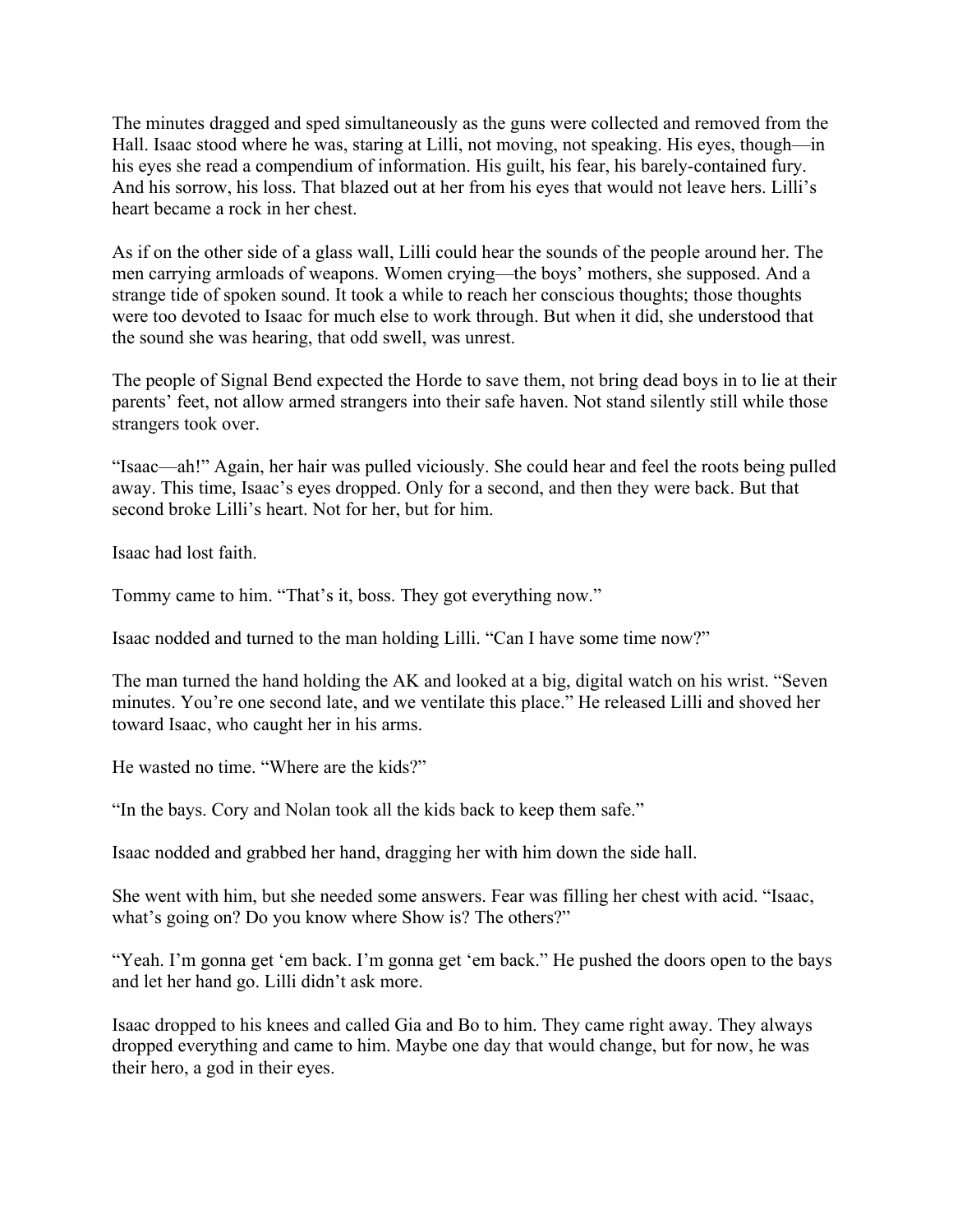He clutched their children to him and held them tightly. And then Lilli understood.

Isaac had made a trade. Himself for his men.

She put her hands over her mouth and pushed the despair back into silence.

When he stood again and turned back to her, his eyes glittered with tears. He came right to her and grabbed her hand.

"No—Isaac."

"C'mon, Sport. We only have a couple of minutes." His beautiful, deep voice rasped with emotion. He pulled her out of the bays. Lilli caught Cory's eyes and saw both confusion and sympathy there.

Isaac pulled her into his office and closed the door. She turned on him immediately, swinging with her right, but he caught her wrist and pulled her close. "No time for foreplay, baby."

"You bastard. Please tell me you didn't. Please, Isaac."

He chuckled sadly and brushed a loose strand of hair from her face. "I knew you'd know before I could tell you. I don't have a choice, baby. They want me. They'll just kill me now, in front of you and the kids, if I don't go. This way, I can get the others home. Show, Lilli. They've got Show. This is a fuckin' drug cartel. I wouldn't leave any of them, but you know I can't leave Show. No matter what."

"Jesus Christ, Isaac. I don't—I—Jesus *Christ*. What they'll do to you. Isaac, fuck! No! We've paid enough. We've fucking paid *enough*!" She could feel tears coming, and she shoved them back down her throat.

He grabbed her face in his hands. "Lilli. We don't have time for this shit. I know. I *know*. This is what I have to do. All this shit we've been through, it's on me. What Show and Len and Hav and Badge are going through right now—it's on *me*. I have to fix what I can. You know I do."

She opened her mouth to protest again, and he kissed her—the depth and desperation of his love for her making his mouth move savagely on hers. Knowing that it was the last time she would ever hold him, ever touch him, in this life, Lilli gave up her fight and kissed him back, wrapping her arms around his torso, under his kutte, and clutching his shirt in her fists.

When he pulled away, she cried out and tried to bring him back to her, but he held her away, his hands still grasping her head. "Baby—do you remember telling me you wouldn't change one second of your life, not even the most awful seconds, because it brought you where you are, it brought us together?"

She nodded, her face moving against the rough skin of his palms.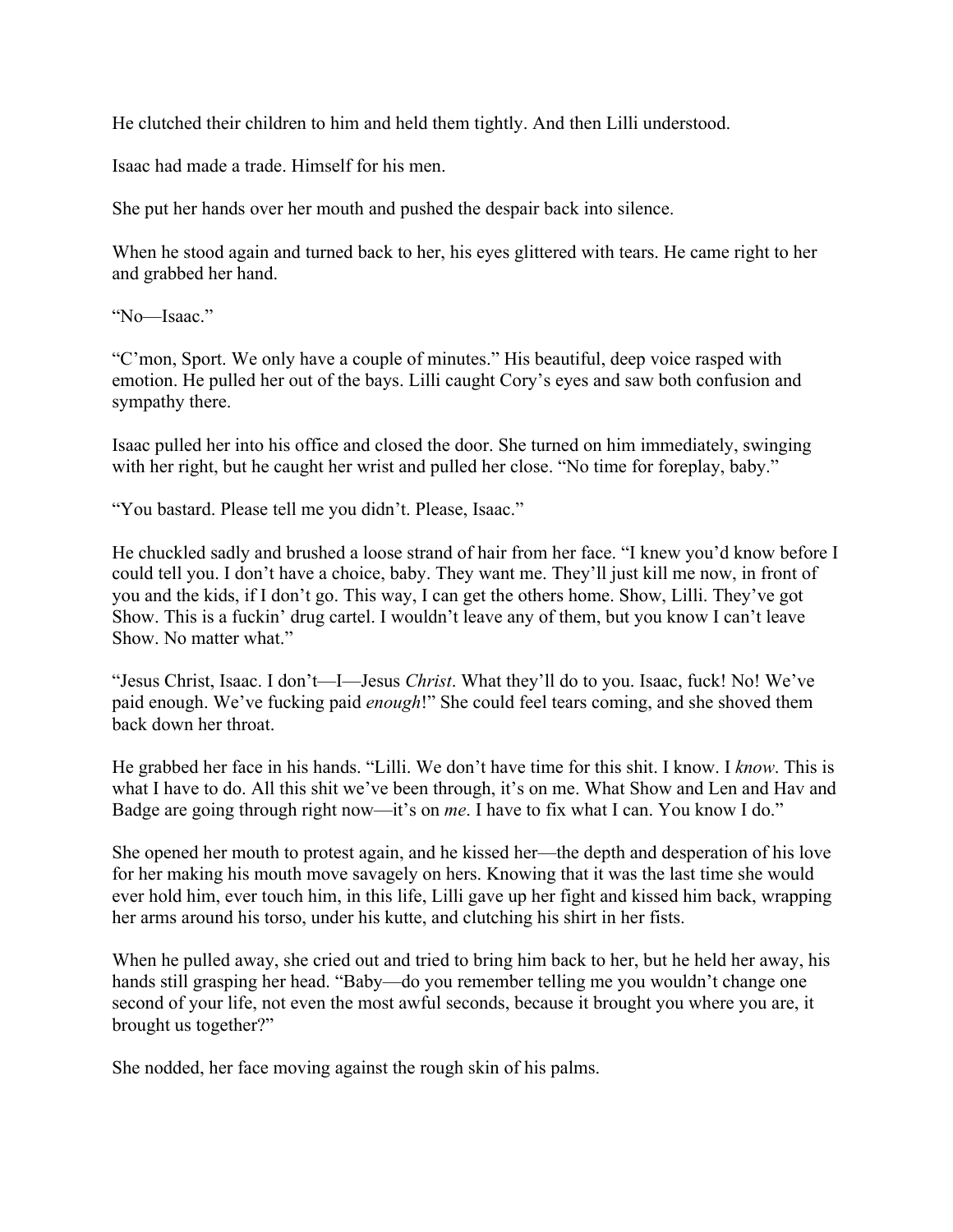"Well, I've got regrets. But I would suffer every horror again. I will suffer any horror comin' up, and I will do it gladly. Because I had you. That gift is worth everything. What we've had—it's the best life could possibly be. Maybe you never stop paying to have something so precious. Maybe that's just the way it is. We are perfect, you and me. I fuckin' love you, Lilli."

She knocked his hands free of her head and wrapped her arms around him. "I love you, Isaac. Please come home. Please come home. Please."

He lifted her up and tucked his face against her throat. "No, baby. I'm sorry. So fuckin' sorry. But I don't think I will be."

Then he set her down, took her hand, and they walked back out into the Hall. Lilli set her jaw and squared her shoulders; the emotion she would show Isaac in private, she would never show anyone else.

The tall man nodded to one of the other strangers, and there, in front of most of Signal Bend, the President of the Night Horde MC was shoved against the bar and bound with his wrists behind his back.

As he was roughly pulled out the door, away from home, he turned and winked at her.

 $\sim 0$ 0 $\sim$ 

But he did come home. It was Havoc who'd paid the price Isaac had offered of himself. Show, Len, and Badger had paid, too, In flesh and bone, blood and pain. Isaac returned largely unscathed.

When Isaac had called her, she'd had a magnificent, crystalline moment of ecstatic bliss. She'd never thought to hear his voice again. Seeing his name on her phone, she had steeled herself for more horror, perhaps to hear the voice of the man who'd took him from her.

But no. It had been Isaac, telling her he was coming back to her. And she had known real joy.

Then he had told her the rest of it, and she set joy aside. He'd asked to speak to Tasha, and Lilli handed her phone over and then shared the news with Shannon. And then with Cory.

Now Cory was sedated, and Nolan had found someplace to be alone, and the rest of them were waiting for the men to come home.

Lilli had been helping get the dorms set up as a makeshift hospital. She was standing in the Hall, near the entrance to the dorm hallway, when Isaac came in, carrying Badger in his arms. Badger was alive—as she knew the boys had been dead, she could see in the fluid resilience of his limbs that Badger was alive.

She and Isaac faced each other for only a scant second before he continued down the hallway, but in that brief meeting of their eyes, Lilli saw everything.